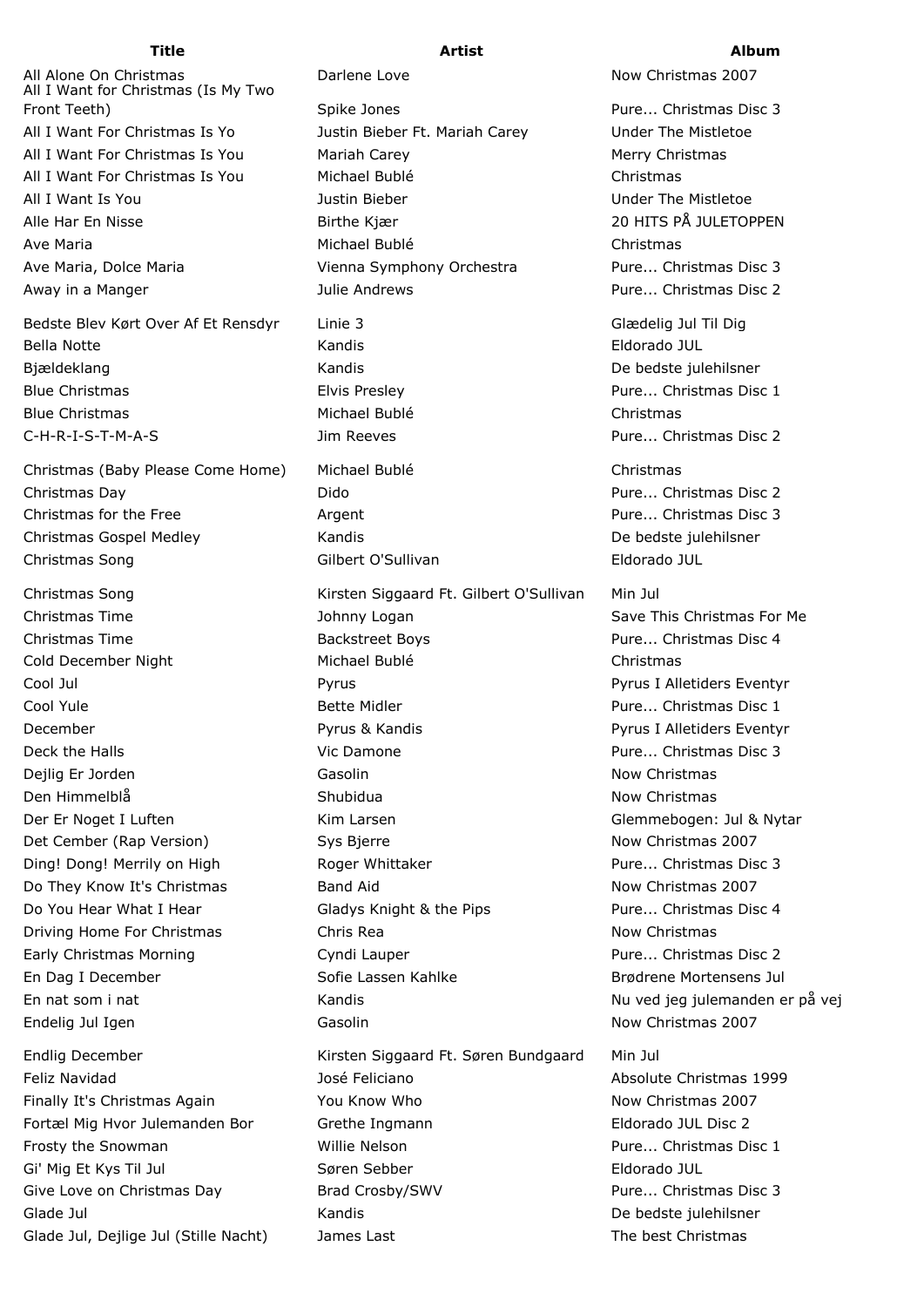God Rest Ye, Merry Gentleman Kenny G **Reserve Contains Contains Contains Contains** Pure... Christmas Disc 4 Grown-Up Christmas List **Monica** Monica **Pure... Christmas Disc 4** Gustavs jul 8ball feat. Gustav Happy Holiday **Percy Faith Pure... Christmas Disc 4** approximate Pure... Christmas Disc 4 Happy New Year **Now Christmas 2007** ABBA Now Christmas 2007 Happy Xmas (War Is Over) Celine Dion Number 2012 10:44 Pure... Christmas Disc 4 Happy X-mas (War Is Over) The John Lennon & Yoko Ono Now Christmas 2007

Hele Julenat, Hele Juledag Sukkerchok Sukkerchok Now Christmas 2007 Here Comes Santa Claus Gene Autry Pure... Christmas Disc 2 Holiday Celebrate The Keri Lewis/Toni Braxton The Pure... Christmas Disc 4 Holly Jolly Christmas Michael Bublé Christmas Højt Fra Træets Grønne Top Mandis Communisties og Kandis Communisties og De bedste julehilsner Højt Fra Træets Grønne Top Frammer Kim Larsen Glemmebogen: Jul & Nytar I Believe in Father Christmas **Greg Lake** Greg Lake Pure... Christmas Disc 4 I Don't Wanna Spend One More Christmas Without You \*NSYNC Pure... Christmas Disc 4 I Heard the Bells on Christmas Day Harry Belafonte **Pure...** Christmas Disc 2 I Saw Mommy Kissing Santa Claus Jimmy Boyd Pure... Christmas Disc 2 I'll Be Home for Christmas Doris Day Pure... Christmas Disc 3 I'll Be Home For Christmas Michael Bublé Christmas It Came Upon a Midnight Clear Dave Reitzas/The Manhattan Transfer Pure... Christmas Disc 3 It's Beginning to Look a Lot Like

It's Gonna Be A Cold Cold Christmas Dana **Dana Absolute Christmas 1999** 

It's the Most Wonderful Time of the Year Andy Williams **Pure...** Christmas Disc 1 Jeg Så Julemanden Kysse Mor De Glade Sømænd Eldorado JUL Jesus & Josefine **Martin Brygmann & Julie Bertelsen** Now Christmas 2007 Jingle Bell Rock Daryl Hall & John Oates Pure... Christmas Disc 1 Jingle Bells **Basshunter** Basshunter **Now Christmas 2007** Jingle Bells Duke Ellington Pure... Christmas Disc 3 Jingle Bells Michael Bublé Christmas Joy to the World Aretha Franklin Pure... Christmas Disc 3 Jul - Blandet (DJ med speak) Sir Juke DJ Peter Christensen Jul' Det Cool **MC Einar** MC Einar Now Christmas 2007 Jul I Angora Drengene fra Angora Now Christmas Jul I Gamle Danmark Svanerne 20 HITS PÅ JULETOPPEN Jul I Vang Og Vænge Natasja Crone Back Eldorado JUL Disc 2 Jul På Vesterbro Anden Now Christmas 2007 Jul Uden Tårer Lonnie Devantier 20 HITS PÅ JULETOPPEN Julebal I Nisseland Diskofil Absolute Christmas Julefrokosten De Glade Sømænd Eldorado JUL Disc 2 Julemanden Er Kommet Til Byen Gustav Winckler White Christmas Julemedley Kandis Nu ved jeg julemanden er på vej Julenat Med Dig Brødrene Olsen En rigtig Dansk Top jul Julens Alfabet **Gustav Winckler** Gustav Winckler **Gustav White Christmas** Julesang **Gnags** Gnags **Gnags** Now Christmas Julesne Kandis En rigtig Dansk Top jul Julesne Og Godter **Fede Finn Og Funny Boyz** Now Christmas 2007 Juletræet Med Sin Pynt **Kim Larsen** Kim Larsen Glemmebogen: Jul & Nytar

Have Yourseld A Merry Little Christmas Michael Bublé Christmas

It's Beginning To Look A Lot Michael Bublé Christmas

Christmas Perry Como Pure... Christmas Disc 2 It's Christmas **Modern Talking** Pure... Christmas Disc 4 It's Christmas Time Again Jessica Simpson Pure... Christmas Disc 4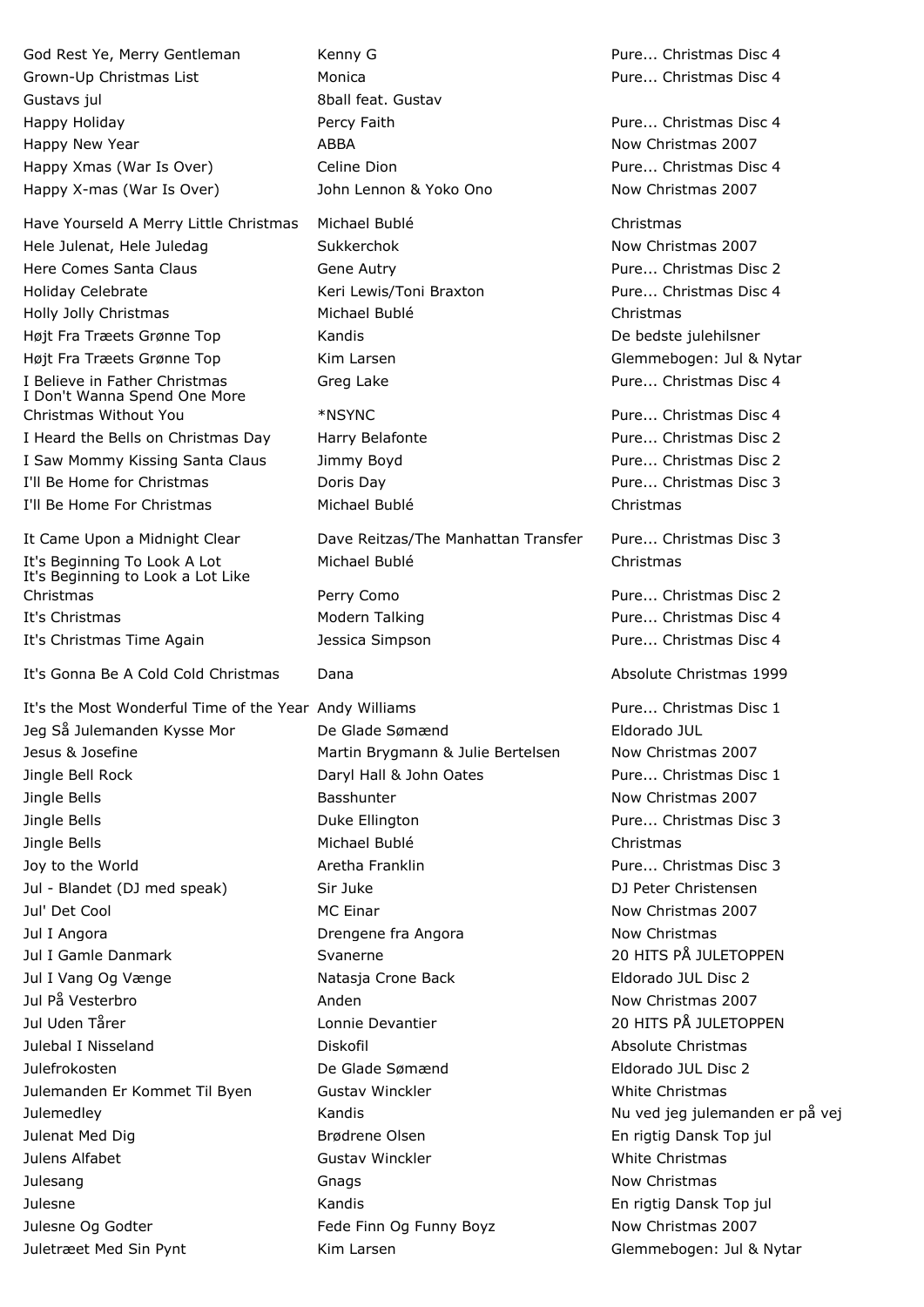Let It Snow, Let It Snow, Let It Snow The Great British Barbershop Boys Pure... Christmas Disc 1 Let Love Be Love **Solution Be Love** Juice, Soap, Christina, Remee Now Christmas Lille Messias Kirsten Siggaard Ft. Mads Siggaard Min Jul Little Drummer Boy Johnny Cash Pure... Christmas Disc 3 Ludvig Og Julemanden **Søs Fenger** Now Christmas 2011 Mary's Boy Child (Oh My Lord) Boney M. Now Christmas 2007 Merry Christmas Everyone **Shakin Stevens** Now Christmas 2007 Merry X-Mas Everybody The Steps Steps Pure... Christmas Disc 4 Merry, Merry Christmas The Mew Kids on the Block Theory Pure... Christmas Disc 4 Mis Deseos/Feliz Navidad Michael Bublé Christmas Mistletoe & Wine **Mistletoe & Wine Strucklers** Cliff Richard **Absolute Christmas Disc 2** More Than A Dream **Matter Siggaard Ft. Paul Potts** Min Jul Muligvisvej Bamse Brødrene Mortensens Jul Must Be Santa **Bob Dylan** Bob Dylan **Pure... Christmas Disc 1** My Only Wish (This Year) **Britney Spears** Pure... Christmas Disc 2 Nissernes Vagtparade James Last The best Christmas Nu Er Det Jul Anne Linnet Linnets Jul Nu Ved Jeg Julemanden Er På Vej Kandis Nu ved jeg julemanden er på vej Når Sneen Falder Thomas Helmig & Søs Fenger Now Christmas 2007 O Christmas Tree Various Artists Pure... Christmas Disc 4

Santa Claus Is Comin' (In a Boogie Silver Bells **Subsets Accords** 3 and 3 Jerry Vale **Purettion Christmas Disc 3** and 2 and 2 and 2 and 2 and 2 and 2 and 2 and 2 and 2 and 2 and 2 and 2 and 2 and 2 and 2 and 2 and 2 and 2 and 2 and 2 and 2 and 2 and 2 and 2 Slagtetid **Example 20 Stage Eventyrus Constructs** Kandis, Mille & Molly **Pyrus I Alletiders Eventyr** Sleigh Ride The Ronettes The Ronettes Pure... Christmas Disc 1 So This Is Christmas **South Accord Contained Accord Class Contained Accord Class Class Class Class Class Class C** Søren Banjomus **Now Christmas 2007** Otto Brandenburg Now Christmas 2007 Så Kom julen Nullen Kandis Nullen Kandis Nullen Kandis Nullen Kandis Nullen De bedste julehilsner Thank God It's Christmas **Community** Cueen Now Christmas 2007

Lad Julen Vare Længe Lilholt Glædelig Jul Til Dig Last Christmas **Now Christmas** Wham Now Christmas Now Christmas

O Little Town of Bethlehem Mahalia Jackson Pure... Christmas Disc 3 Only Thing I Ever Get For Chri Justin Bieber Under The Mistletoe Please Come Home for Christmas and Luther Vandross and Municipal Pure... Christmas Disc 3 Pretty Paper **Pretty Paper Roy Orbison Roy Orbison Pure... Christmas Disc 2** Pyrus Groove Pyrus Pyrus I Alletiders Eventyr På Slaget 12's Julesang På Slaget 12 På Slaget 12 - Hjem Til Århus Remember (Christmas) The Marry Nilsson Franch Pure... Christmas Disc 3 Rockin' Around The Christmas Tree Mel & Kim Now Christmas 2007 Rockin' Little Christmas The Shakin' Stevens The Shakin' Stevens Pure... Christmas Disc 2 Rudolph the Red Nosed Reindeer and John Denver and Muslem Pure... Christmas Disc 1 Santa Baby **Eartha Kitt Eartha Kitt** Pure... Christmas Disc 1 Santa Baby Michael Bublé Christmas Woogie Choo Choo Train) The Tractors Have Yourself a Tractors Christmas Santa Claus Is Comin' to Town Frank Sinatra **Pure...** Christmas Disc 1 Santa Claus Is Coming to Town Mariah Carey Merry Merry Christmas Santa Claus Is Coming To Town Tustin Bieber The Missue Claus Is Coming To Town Tustin Bieber Under The Mistletoe Santa Claus Is Comming To Town Michael Bublé Christmas Sikken Voldsom Trængsel Og Alarm Kim Larsen Glemmet Glemmebogen: Jul & Nytar Silent Night **Bros Bros Bros Pure... Christmas Disc 3** Silent Night **Michael Bublé** Christmas Christmas

Kissin' Christmas **Robing Christmas** Bobby Vinton **Pure... Christmas Disc 2** and Disc 2

O Holy Night London Symphony Orchestra/Paul Potts Pure... Christmas Disc 4

The Christmas Song The Christmas Disc 1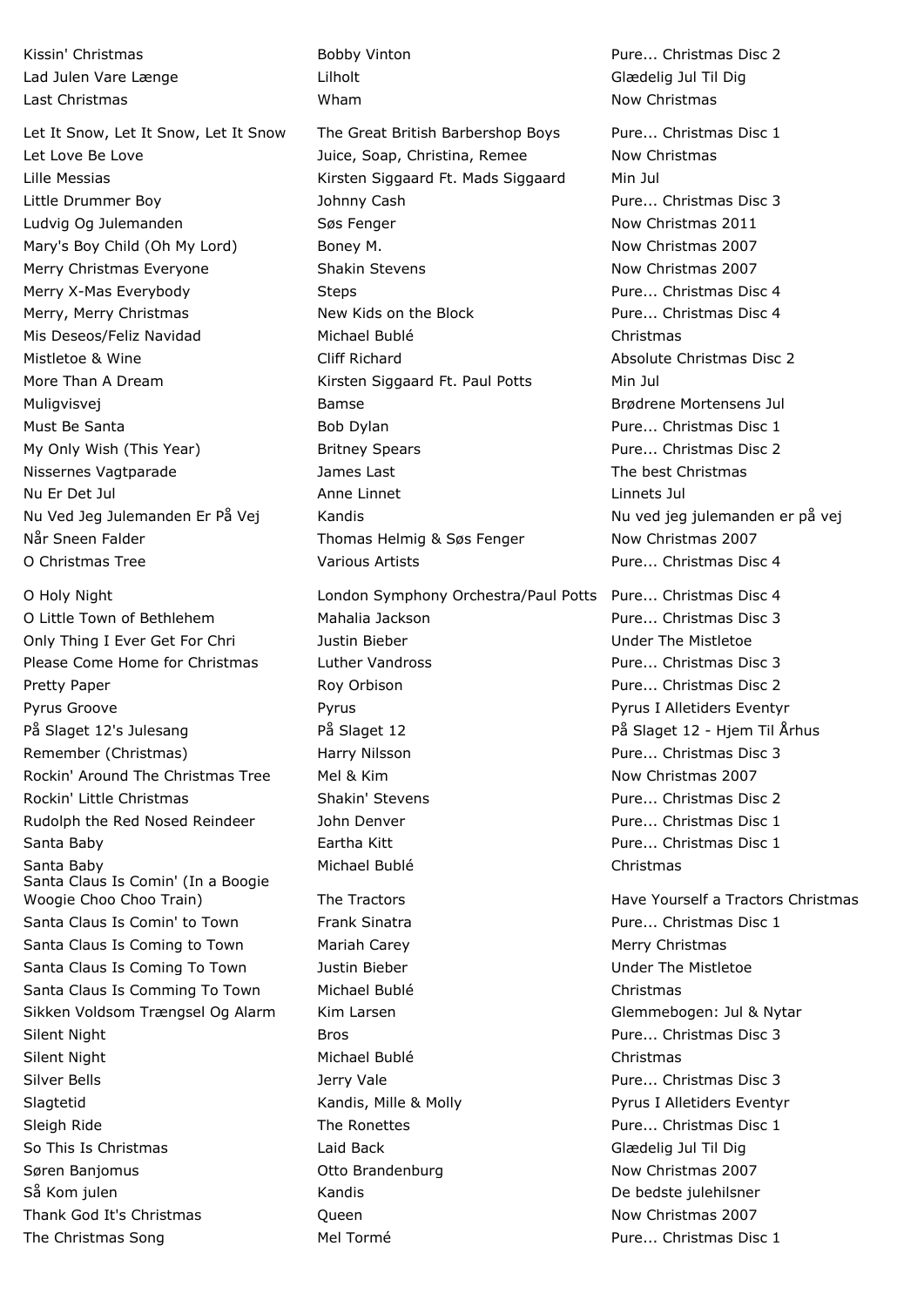The First Nöel Whitney Houston Pure... Christmas Disc 2 The Ketchup Song (Crystal Sound Xmas Mix) Las Ketchup Laster Changes Assembly Changes Assembly Mix Assembly Mix Metchup Song [4 Tracks] The Meaning Of Christmas **Boris Gardener Eldorado JUL Disc 2** 

The Power of Love (La Fuerza Mayor) Il Divo Pure... Christmas Disc 4 The Støvledance The Støvledance Communication De Nattergale The Støvledance It's Snowtime Til Julebal I Nisseland Kandis Kandis Kandis Nu ved jeg julemanden er på vej Vi ønsker Jer Alle En Glædelig Jul Gustav Winckler Manuschen Music Christmas Vi Ønsker Jer Alle En Glædelig Jul Tommy Seebach & Annette Heick Eldorado JUL We Three Kings The Colly Parton Colly Parton Christmas Disc 2 We Wish You a Merry Christmas **Patti Page Accompany 20 Forms** Pure... Christmas Disc 4 When a Child Is Born **Internal Studies Is a Child Is Born** Johnny Mathis **Pure... Christmas Disc 1** White Christmas **Bing Crosby** Bing Crosby **Now Christmas** Now Christmas White Christmas **Michael Bolton Michael Bolton Pure... Christmas Disc 2** White Christmas **Now Christmas** 2007 **Dean Martin** Now Christmas 2007 White Christmas **Michael Bublé** Christmas **Michael Bublé** Christmas Winter Wonderland Tony Bennett **Pure... Christmas Disc 1** and Pure... Christmas Disc 1 World Christmas **R. Kelly Christmas Disc 2** R. Kelly **R. Kelly Pure... Christmas Disc 2** Zat You Santa Claus **Buster Poindexter Buster Poindexter Buster Pure... Christmas Disc 1**